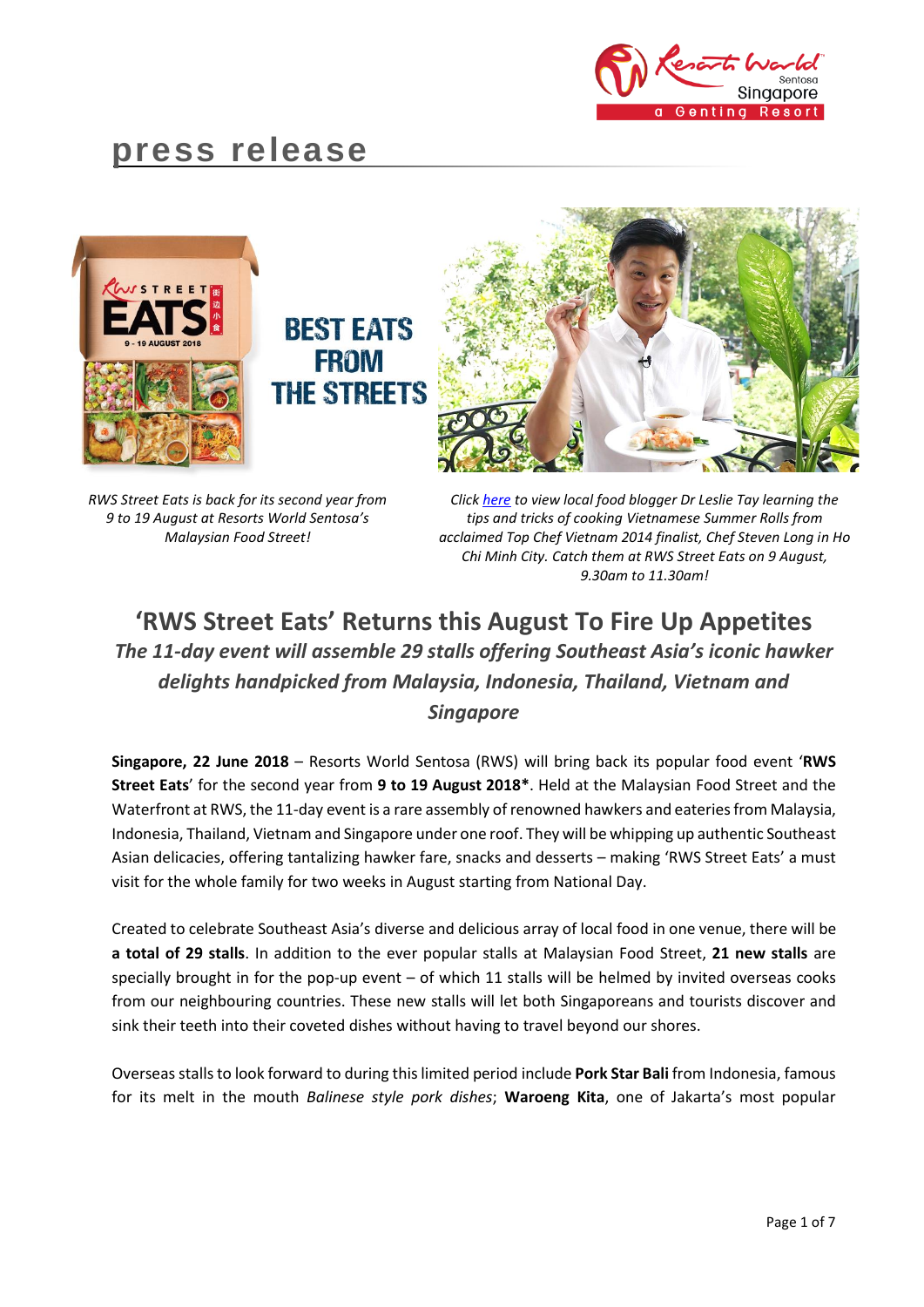restaurants, will be dishing up their delicious East Javanese style *Ayam Penyet Belado* (smashed fried chicken with spicy sambal); **Hong Cha** from Kuala Lumpur, Malaysia, which draws crowds hankering for its tasty *Pork Noodle Soup*; **Baan Phad Thai** from Bangkok whose version of Thailand's national dish – made with a secret sauce that comprises 18 ingredients – is voted as one of the best in Thailand; and **Bánh Mỳ P** from Vietnam whose fluffy yet toasty *Banh Mi* (Vietnamese sandwich) is much raved about and is a must try for any visitor to Hanoi.

Special guests cooking at 'RWS Street Eats' this year include the highly-acclaimed **Top Chef Vietnam 2014 finalist** – Chef Cam Thien Long, also known as **Chef Steven Long**, who will be showcasing his popular *Pho Bo* **and** *Vietnamese Summer Rolls*, as well as **Chef Zainal Abidin and Chef Mohd Fairus** from Malaysia, who have captivated crowds around the region with their *Flying Roti Canai*.

Besides the wide range of hearty savoury eats, a pop-up Tidbits Lane along the Waterfront promenade adjoining Malaysian Food Street will offer a variety of delicious snacks and desserts. Make a beeline for irresistible treats such as the pretty handmade *Ang Ku Kueh* (Chinese pastry with glutinous rice skin wrapped around a sweet filling) by **Kueh Ho Jiak**, *Martabak Manis*(Indonesian pancake) by **Pancake Boss**, and the refreshing *Melon Bowl with Soft Serve Ice Cream* by **The Wicked Cream Co**. All these special additions are not to be missed!

**The first event day on 9 August, which coincides with Singapore's National Day, will kick off at 9.30am with a breathtaking flying roti canai performance** by Chef Zainal Abidin and Chef Mohd Fairus – who are such experts at flipping and spinning roti canai in the air that each flatbread can stretch up to 60cm in diameter! It will be followed by a **cooking demonstration by local food blogger, Dr Leslie Tay.** Known to be passionate about hawker fare and a good cook himself, Dr Tay was recently invited by Chef Steven Long to Ho Chi Minh City to learn about Vietnamese street food. Putting to use what he learnt and to mark this year's National Day, **Dr Tay will be creating a Singapore-inspired dish during the event for selected members of the public to taste and vote** if it should be made available during this year's 'RWS Street Eats'. Those who are interested can visit Dr Tay's Facebook at [www.facebook.com/ieatishootipost](http://www.facebook.com/ieatishootipost) or Instagram [www.instagram.com/ieatishootipost](http://www.instagram.com/ieatishootipost) **from 12 July 2018** to enter a contest to stand a chance to take part in this fun interactive activity. [RWS Invites](https://www.rwsentosa.com/en/rwsinvites) members will also be offered the chance to be a taster at this special event.

Opened in 2012, Malaysian Food Street remains one of the most popular eateries in RWS with its curated collection of authentic hawker fare from all over Malaysia. The featured hawkers were selected from over 200 hawkers across Malacca, Kuala Lumpur, Penang and Ipoh. RWS' direct partnerships with the stall owners ensure that the authenticity, quality and flavours of each dish stay true to the original stalls in Malaysia. Perennial favourites at Malaysian Food Street include **Huen Kee Claypot Chicken Rice**, **Jalan Alor Star KL Hokkien Mee**, **Fung Wong Confectionery** famous for its egg tarts and baked siew baos, **Penang Lim Brothers' Char Koay Teow** and **Sempalit Curry Chicken**.

Diners will be familiar with the signature interiors of Malaysian Food Street which evoke the perfect sense of nostalgia by re-creating an old street scene with true-to-detail street stalls, facades of shophouses, old buildings and retro furniture. The old-world charm will be further jazzed up for 'RWS Street Eats' with atmospheric lightings, décor and music.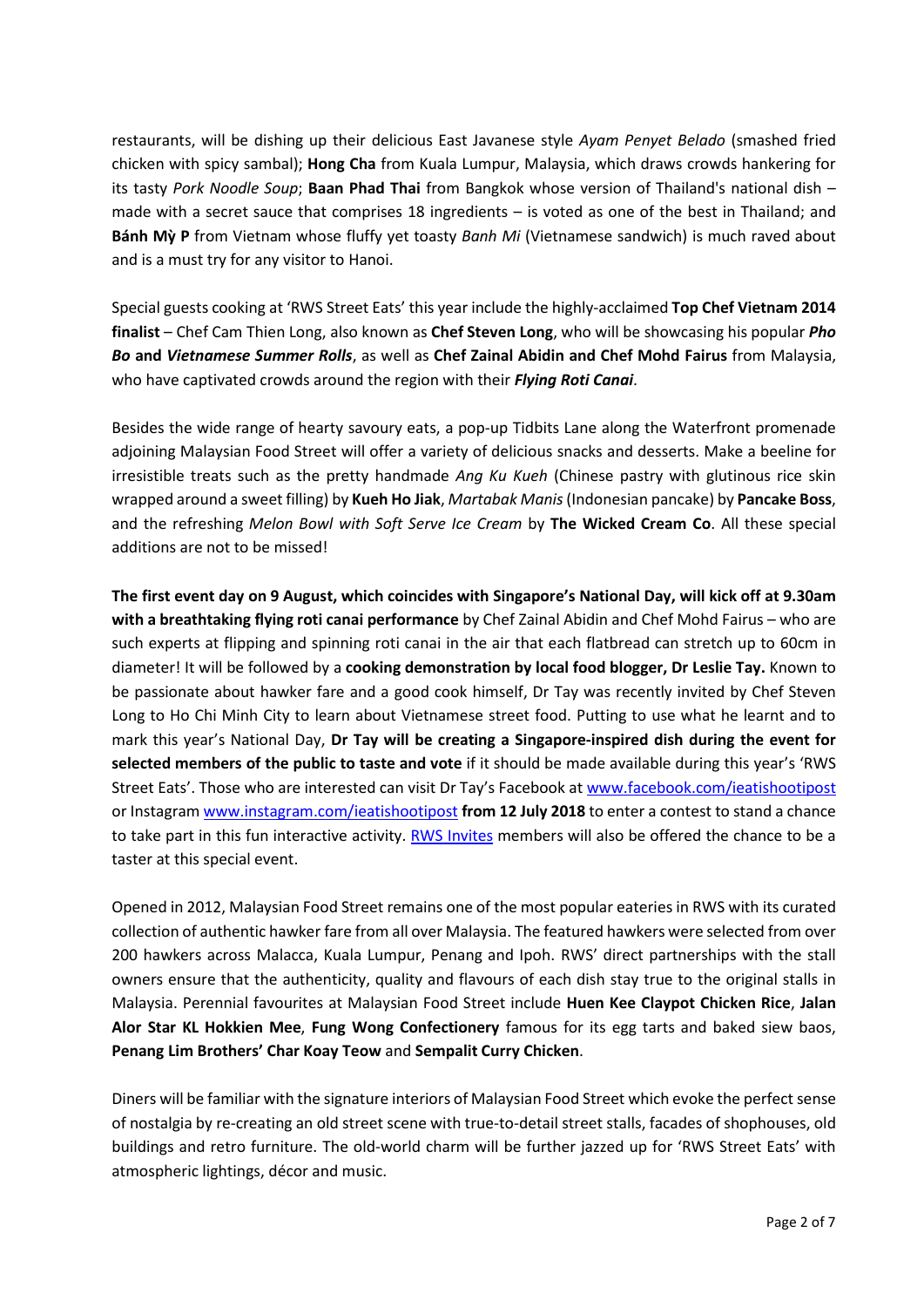'RWS Street Eats' will be sprawled over a total area of more than 2,400 square metres. It is set to be the one-stop destination to tuck into a diverse array of authentic Southeast Asian street delicacies at one go. **The event will also feature a charming beer garden created in collaboration with Tiger Beer**.

Entry to 'RWS Street Eats' is free. Dishes are priced as low as S\$2 with the average dish price at S\$6. **From 25 June to 8 August 2018**, purchase an **Early Bird Special package online** at [www.rwsentosa.com/streeteats](http://www.rwsentosa.com/streeteats) and receive goodies (limited daily quantities) worth over S\$20 which includes S\$8 event meal vouchers, a complimentary can of Coca-Cola® (with an option to top up S\$4 for a Tiger Beer) and gifts from Tupperware, Win2 and Tong Garden.

'RWS Street Eats' runs from **9 to 19 August 2018** and is open from **11am to 9pm** from **Mondays to Thursdays**, and **9am to 10pm** from **Fridays to Sundays and on Public Holidays**. Drinks, Phad Thai, Flying Roti Canai, Ayam Penyet Belado and Sempalit Curry Chicken are available daily from 9am. All other stalls are available from 11am. \*Malaysian Food Street will be closed for a private event on 18 August (3pm to 10pm).

- Ends -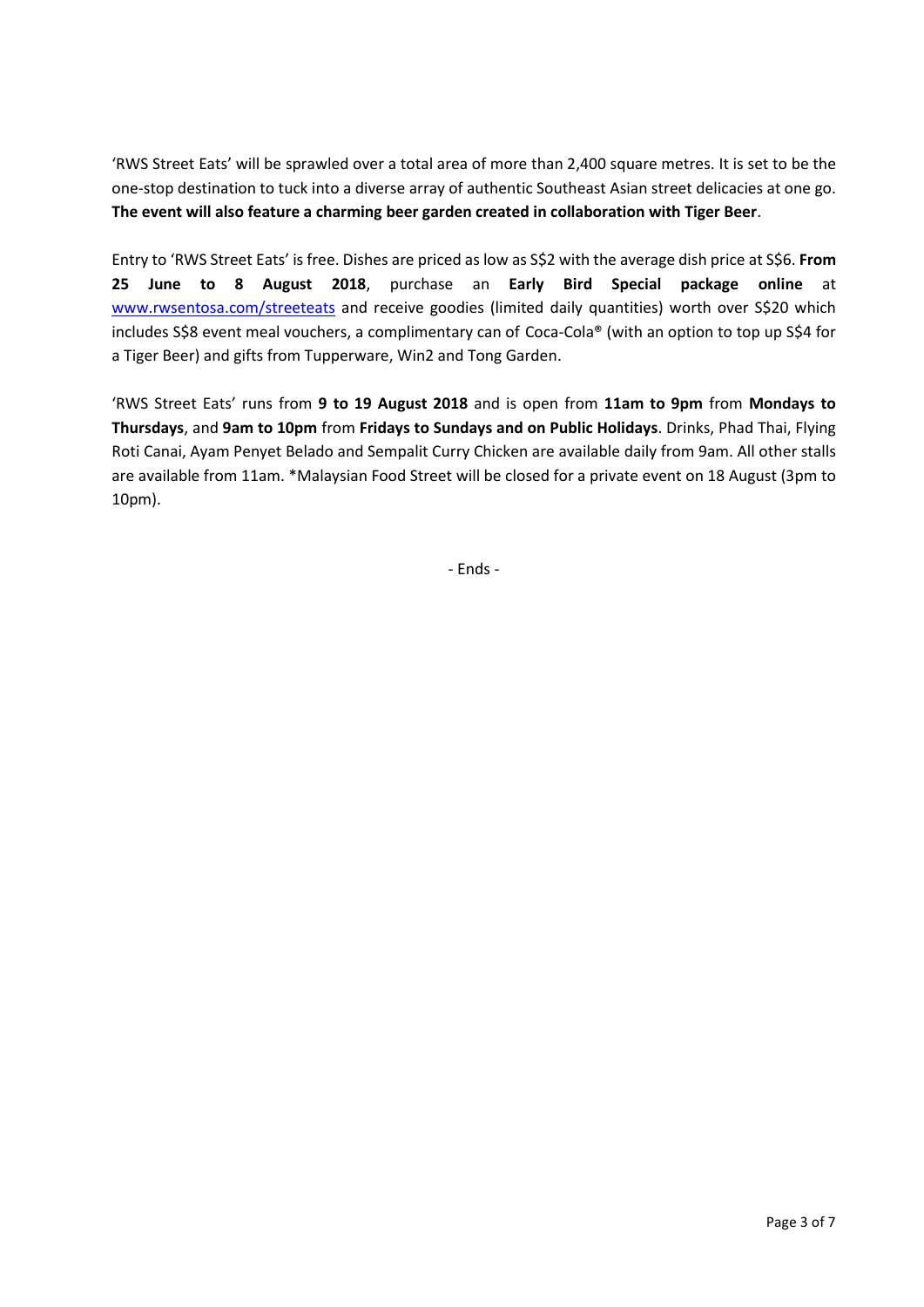### **ANNEXE: NEW EATS AVAILABLE AT 'RWS STREET EATS' (9 – 19 AUGUST 2018)**

| <b>MALAYSIA</b>  |                                                                                                                                                                                                                                                                                                                                           |
|------------------|-------------------------------------------------------------------------------------------------------------------------------------------------------------------------------------------------------------------------------------------------------------------------------------------------------------------------------------------|
|                  | <b>Ah Siew Popiah</b>                                                                                                                                                                                                                                                                                                                     |
|                  | Savour Ah Siew Popiah's rolls, which are filled with<br>fresh, tasty vegetables and are renowned for being<br>light and airy.                                                                                                                                                                                                             |
|                  | <b>Flying Roti Canai</b>                                                                                                                                                                                                                                                                                                                  |
|                  | Come be mesmerised as Chef Zainal Abidin twists,<br>twirls, flips and pulls the elastic dough in the air to thin<br>it - the theatrics makes you forget that this step is vital<br>in ensuring that the resulting Roti Canai is crisp outside,<br>soft inside and fragrant with every bite.                                               |
|                  | <b>KL Pork Noodle</b>                                                                                                                                                                                                                                                                                                                     |
|                  | Located at Overseas Union Garden in Kuala Lumpur,<br>Hong Cha Restaurant serves steaming bowls of<br>signature pork noodle soup, which has become a local<br>legend because of the generous amounts of ingredients<br>such as squid and small prawns that give the soup a<br>wonderful savoury-sweet taste.                               |
| <b>INDONESIA</b> |                                                                                                                                                                                                                                                                                                                                           |
|                  | <b>Ayam Penyet Belado</b>                                                                                                                                                                                                                                                                                                                 |
|                  | Founded by Chef Faizal Admodirdjo, Waroeng Kita is<br>famous for its delicious Ayam Penyet Belado.<br>Originating from East Java, Indonesia, Ayam Penyet<br>means "smashed chicken" in Javanese. The chicken is<br>first marinated with a mouth-watering blend of<br>aromatic herbs and spices, before being deep-fried to<br>perfection. |
|                  | <b>Babi Sambal Matah</b>                                                                                                                                                                                                                                                                                                                  |
|                  | Located in Seminyak, Bali the iconic Pork Star Bali is an<br>eatery renowned for its mouth-watering fusion pork<br>dishes accompanied by fresh and fiery Sambal Matah<br>sauce. What makes them so unique is their cooking<br>philosophy of serving traditional Balinese cuisine with a<br>fresh twist.                                   |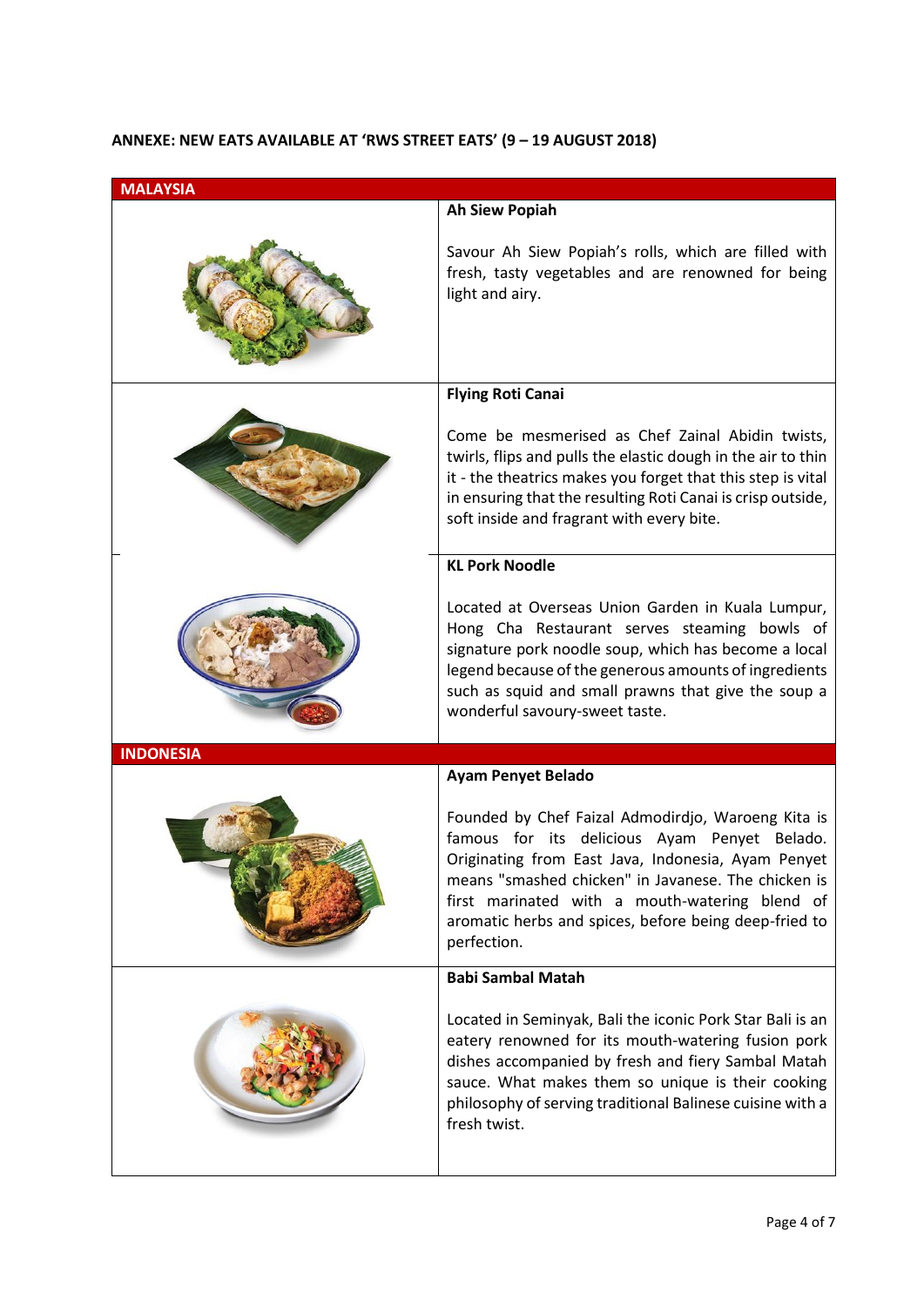|                 | <b>Martabak Manis</b>                                                                                                                                                                                                                                                                                                                                                |
|-----------------|----------------------------------------------------------------------------------------------------------------------------------------------------------------------------------------------------------------------------------------------------------------------------------------------------------------------------------------------------------------------|
|                 | Treat yourself to a fluffy, chewy piece of Indonesian<br>Martabak Manis! Made just like those in Indonesia<br>using carefully-prepared batter, these come in over 30<br>flavours, including Red Velvet, Green Tea and more.<br>Satisfy your sweet tooth with some today.                                                                                             |
| <b>THAILAND</b> |                                                                                                                                                                                                                                                                                                                                                                      |
|                 | <b>Phad Thai</b><br>Baan Phad Thai's version of Thailand's national dish is<br>voted as one of the best in Thailand by travellers on<br>Tripadvisor, Timeout, BK Magazine and Bangkok Best<br>Dining. Interestingly, the secret 18-ingredient recipe<br>comes with a dazzling range of protein choices ranging<br>from vegetarian-friendly ones to crab and seafood. |
|                 | <b>Thai Boat Noodle</b>                                                                                                                                                                                                                                                                                                                                              |
|                 | Traditionally served on the boats that travel through<br>the canals of Bangkok, Thai Boat Noodles have become<br>one of the most popular street foods in Thailand. The<br>concept is simple: small portions of either rice or yellow<br>egg noodles with minced pork or tom yam soup served<br>up equally in small bowls.                                            |
| <b>VIETNAM</b>  |                                                                                                                                                                                                                                                                                                                                                                      |
|                 | <b>Banh Mi</b>                                                                                                                                                                                                                                                                                                                                                       |
|                 | Hungry for some Bánh Mì from Bánh Mỳ P? Then join<br>the very long queue. Rated as the best Bánh Mì on quite<br>a few travel sites, the shop's sandwiches are famous for<br>their crisp-yet-fluffy bread, fantastic fillings and superb<br>sauces.                                                                                                                   |
|                 | Pho                                                                                                                                                                                                                                                                                                                                                                  |
|                 | Popular amongst both locals and tourists, Sen Tay Ho is<br>renowned for its spectacular variety of high-quality<br>Vietnamese delights. The eatery's signature Beef<br>Noodle Pho is an easy soup to fall in love with. The<br>chewy noodles, savoury broth, the tender slices of beef<br>make the dish a must try Pho-sure!                                         |
|                 |                                                                                                                                                                                                                                                                                                                                                                      |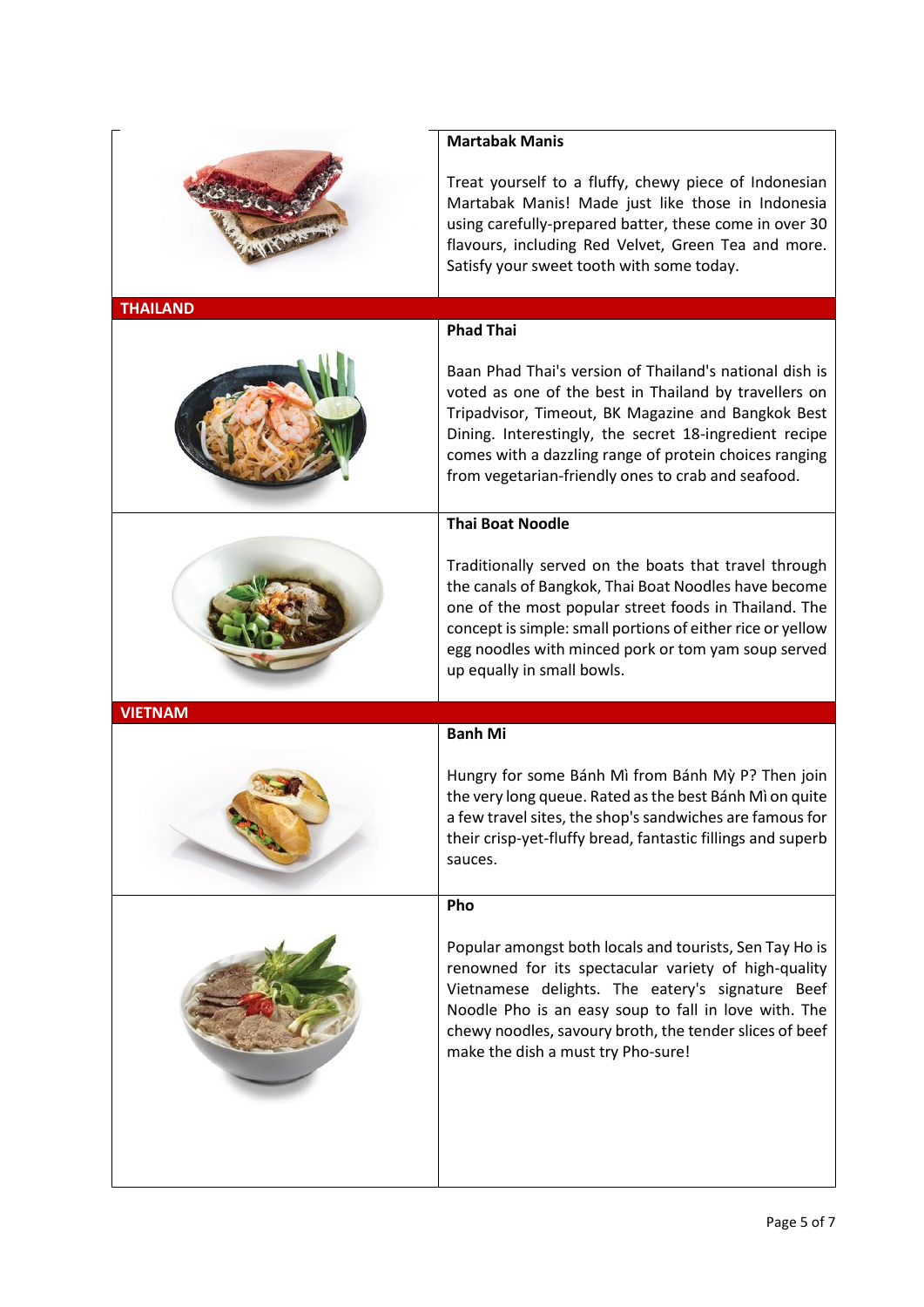|                  | <b>Vietnamese Summer Rolls</b>                                                                                                                                                                                                                                                                                                                                                       |
|------------------|--------------------------------------------------------------------------------------------------------------------------------------------------------------------------------------------------------------------------------------------------------------------------------------------------------------------------------------------------------------------------------------|
|                  | Acclaimed Top Chef Vietnam 2014 finalist Chef Cam<br>Thien Long certainly knows his way around good<br>Vietnamese Summer Rolls. His come with fresh,<br>crunchy vegetables specially selected for their<br>fragrance, aromatic leaves and cool noodles, which are<br>all wrapped in paper-thin rice paper. A refreshing<br>delight for summer, and a Vietnamese dish to<br>remember. |
| <b>SINGAPORE</b> |                                                                                                                                                                                                                                                                                                                                                                                      |
|                  | Ang Ku Kueh (Kueh Ho Jiak)                                                                                                                                                                                                                                                                                                                                                           |
|                  | Savour Kueh Ho Jiak's delicious Ang Ku Kuehs - if you<br>can bring yourself to bite into these pretty creations!<br>These modern versions of the traditional Chinese snack<br>features soft glutinous rice skins that are naturally-<br>coloured by sweet potatoes, and a sweet filling. Some<br>of Kueh Ho Jiak's kuehs even have cartoon characters<br>on them!                    |
|                  | <b>Pineapple Tart (KELE)</b>                                                                                                                                                                                                                                                                                                                                                         |
|                  | Featured in the Michelin Guide and winner of Jurong<br>Point Shopping Centre's 'The Search for the Best<br>Pineapple Tart' competition, KELE's sweet and tangy<br>pineapple tarts are famous for their delicate buttery<br>crust.                                                                                                                                                    |
|                  | Melon Bowls and Soft Serve Ice Cream (The Wicked<br>Cream Co.)                                                                                                                                                                                                                                                                                                                       |
|                  | A refreshing & unique melon bowl, topped off by<br>premium ice cream crafted from scratch. How could<br>you possibly resist that?                                                                                                                                                                                                                                                    |
|                  | <b>Min Jiang Kueh (Pancake Boss)</b>                                                                                                                                                                                                                                                                                                                                                 |
|                  | Pancake Boss' Martabak Manis has been compared to<br>the local Chinese Min Jiang Kueh so regularly that the<br>shop is paying tribute to the beloved chewy breakfast<br>favourite with their own version!                                                                                                                                                                            |
|                  | <b>Traditional Tidbits (Munch Munch)</b>                                                                                                                                                                                                                                                                                                                                             |
|                  | Take a stroll down memory lane and re-live the good<br>old days by munching on your favourite old-school<br>Singaporean biscuits, packet cakes, crackers and<br>sweets!                                                                                                                                                                                                              |